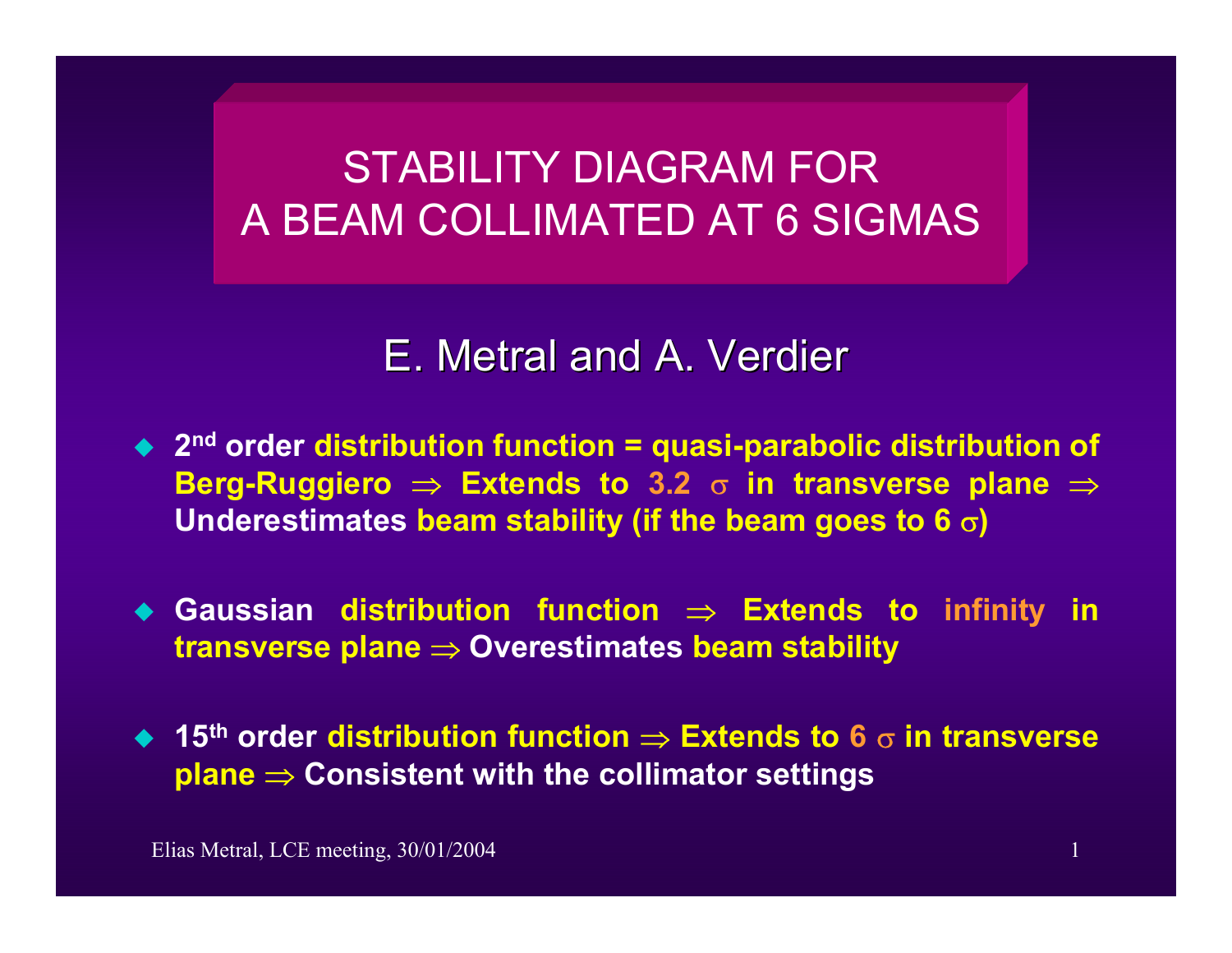#### **Stability diagram (maximum octupoles) for the LHC at top energy (1/4)**

**Transverse beam profiles**



#### Elias Metral, LCE meeting, 30/01/2004 2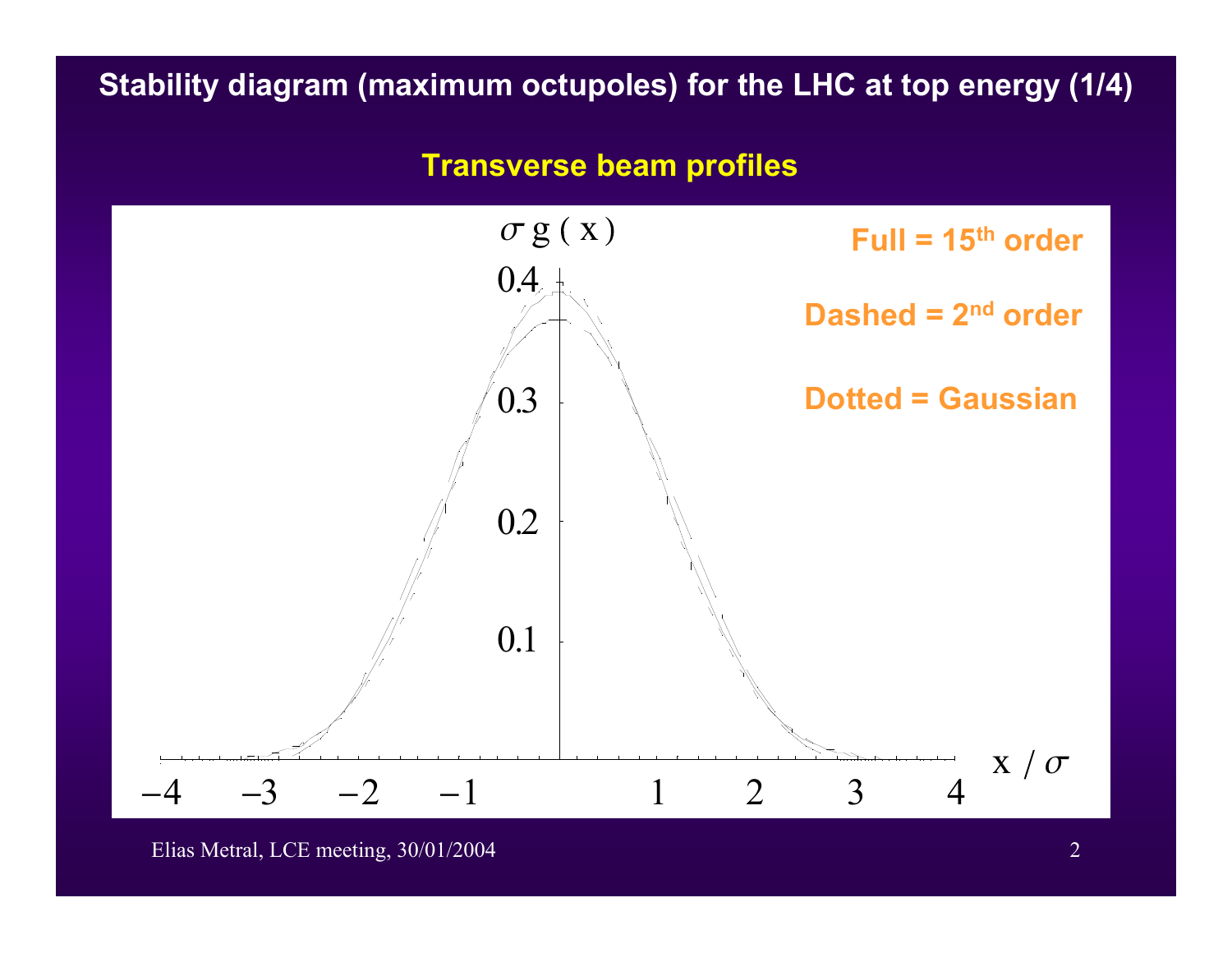#### **Stability diagram (maximum octupoles) for the LHC at top energy (2/4)**

#### **Zoom of the tails of the transverse beam profiles**

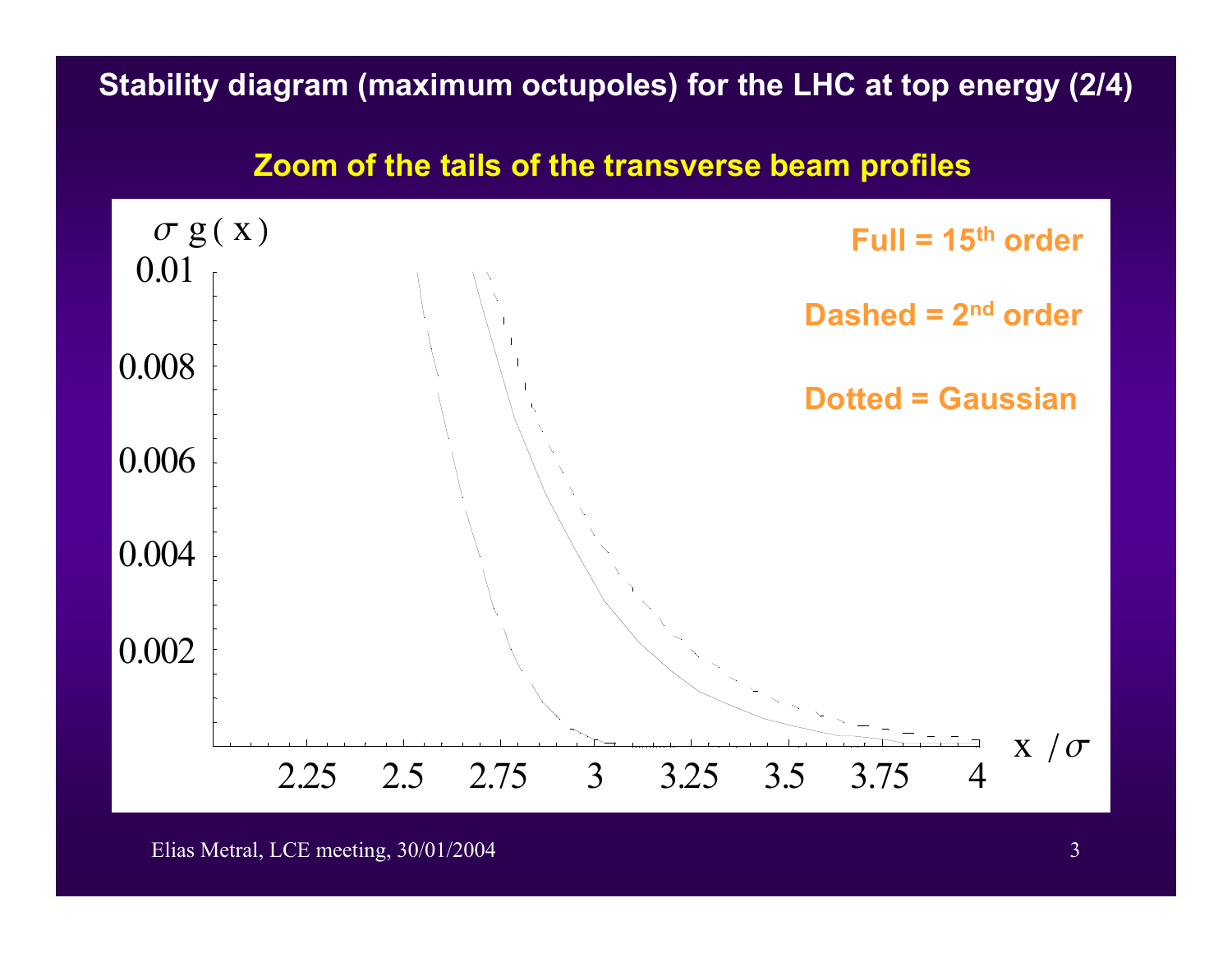#### **Stability diagram (maximum octupoles) for the LHC at top energy (3/4)**



Elias Metral, LCE meeting, 30/01/2004 4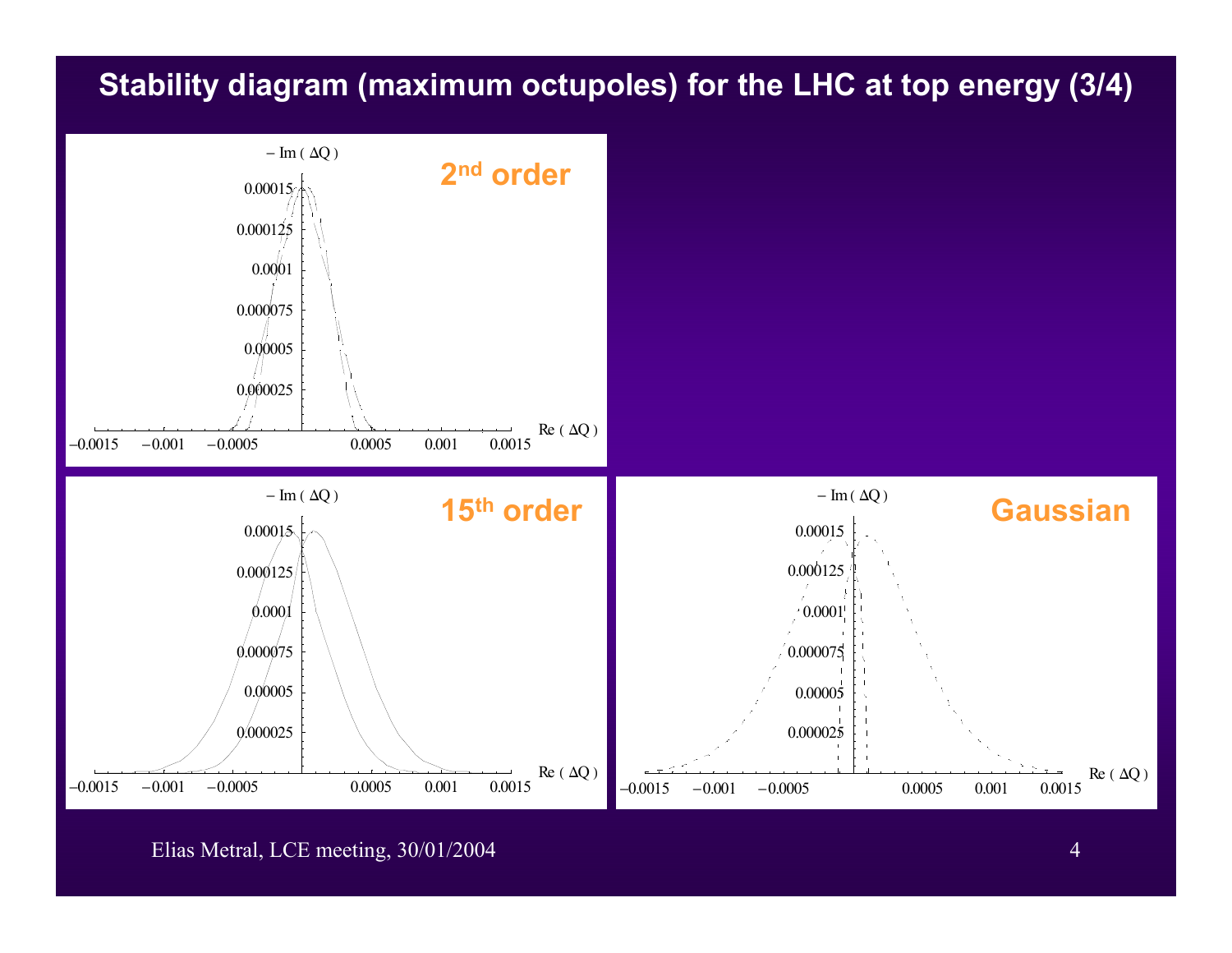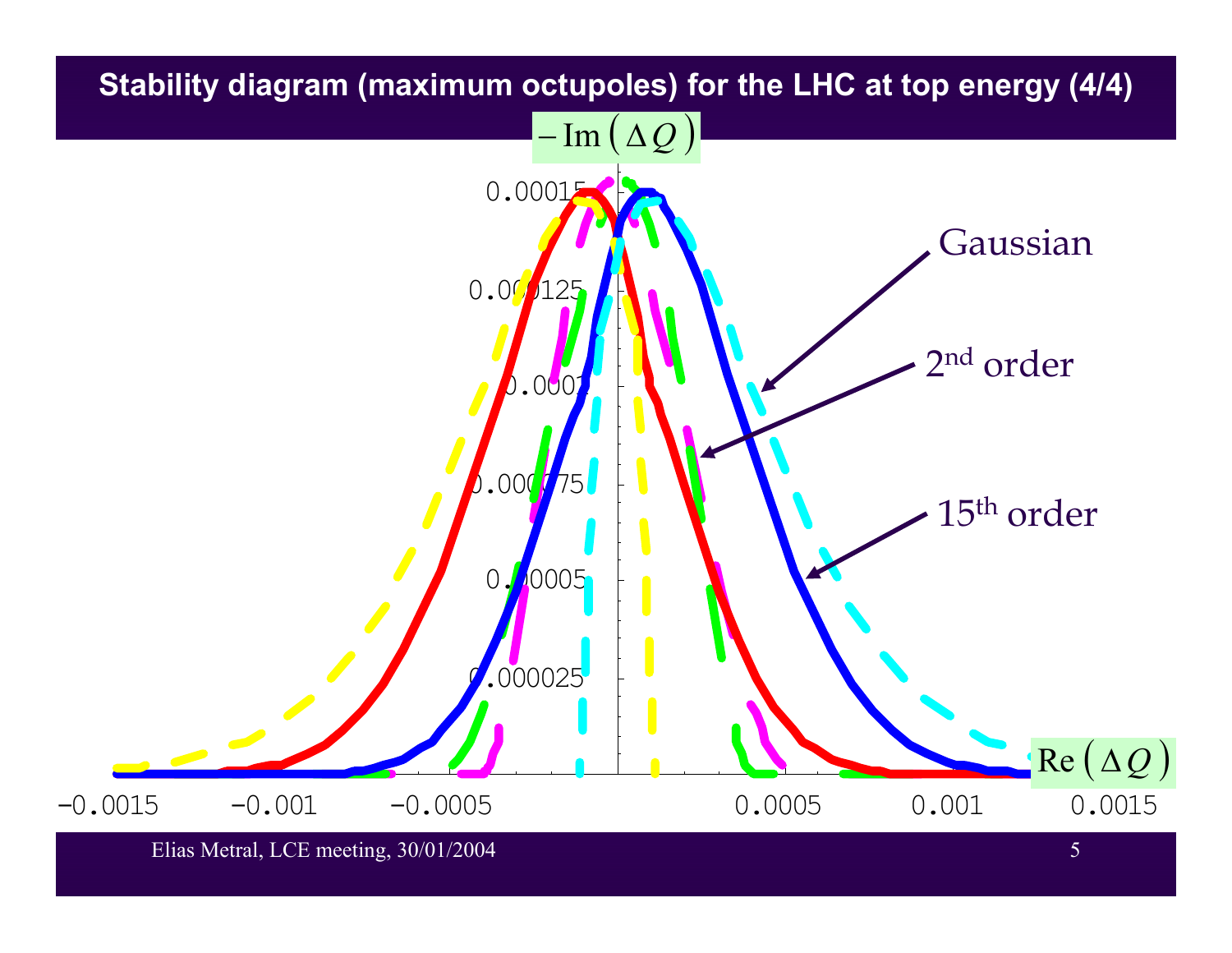**Results with the 2nd order distribution function**

**Stability diagram and coherent tune shift for the nominal LHC beam taking into account**

- ш **All the collimators (IR7 v26top6n1b1 and IR3 from June 2003)**
- $\blacksquare$  **The Resistive-Wall (RW) impedance from the rest of the machine (i.e. without collimators)**
- **The Broad-Band (BB) impedance**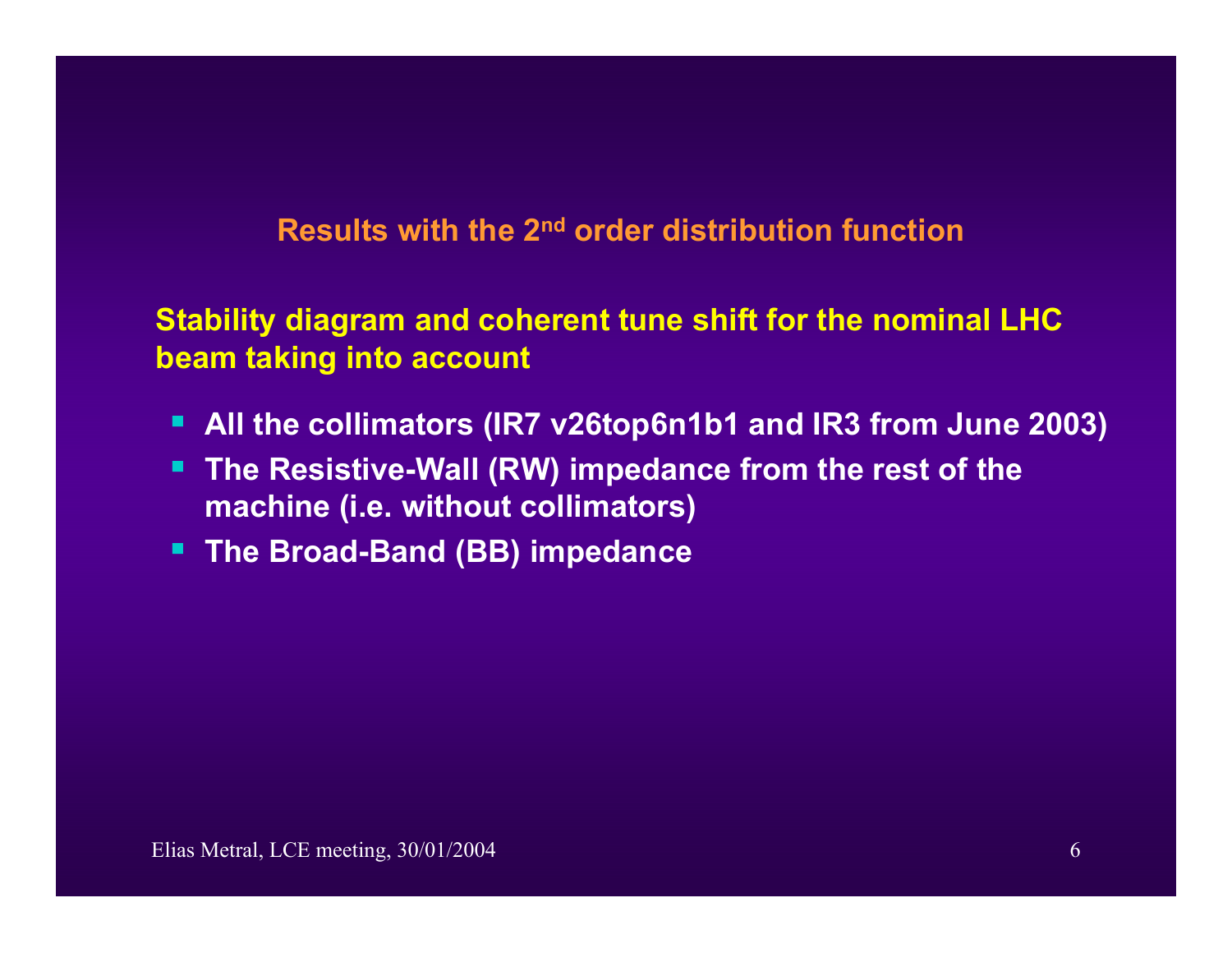**Stability diagram (maximum octupoles) and collective tune shift for the most unstable coupled-bunch mode and head-tail mode 0 (1.15e11 p/b at 7 TeV)** 

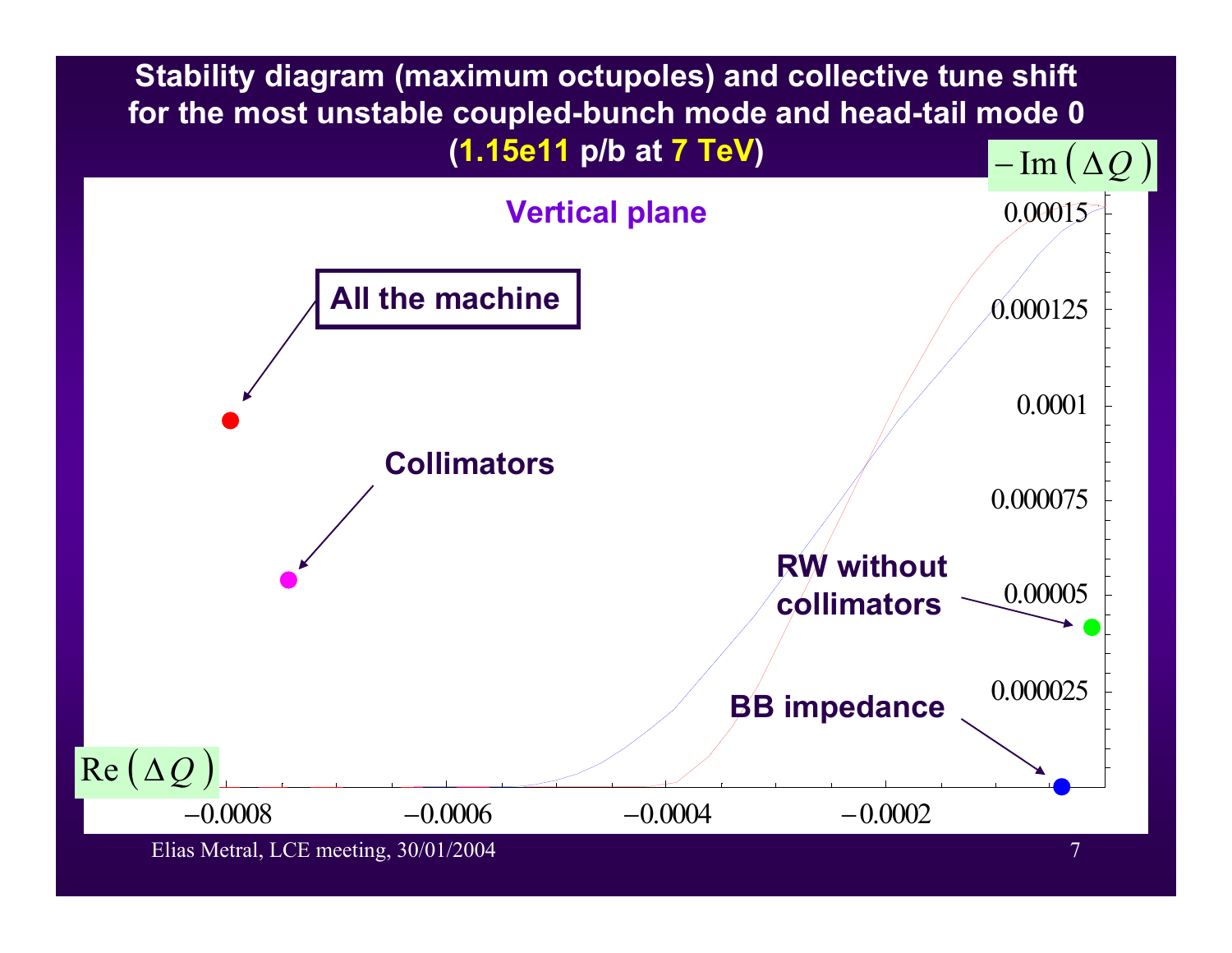

Elias Metral, LCE meeting, 30/01/2004 8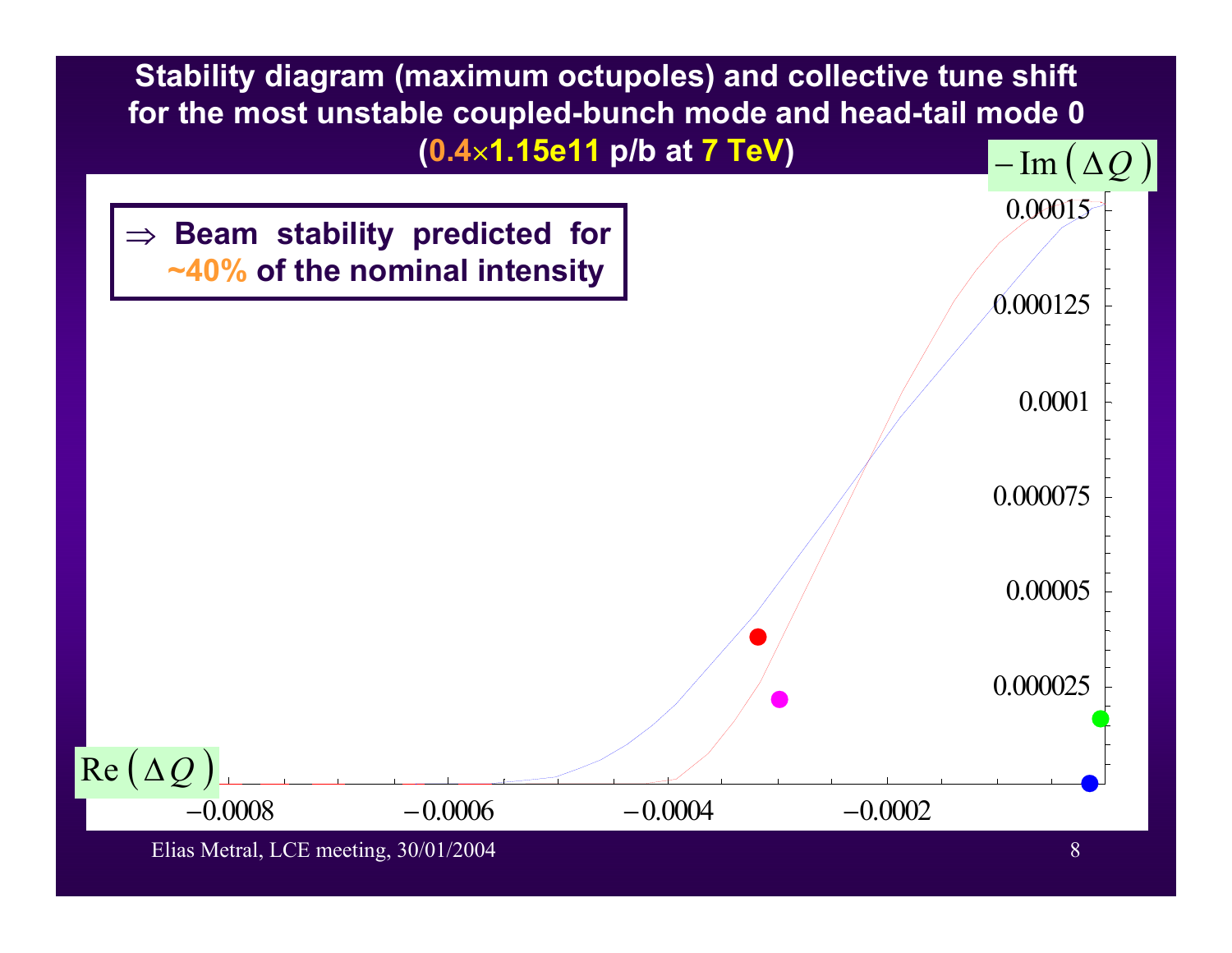#### **Results with the 15th order distribution function**

## **Stability diagram and coherent tune shift for the nominal LHC beam taking into account**

- ш **All the collimators (IR7 v26top6n1b1 and IR3 from June 2003)**
- $\blacksquare$  **The Resistive-Wall (RW) impedance from the rest of the machine (i.e. without collimators)**
- **The Broad-Band (BB) impedance**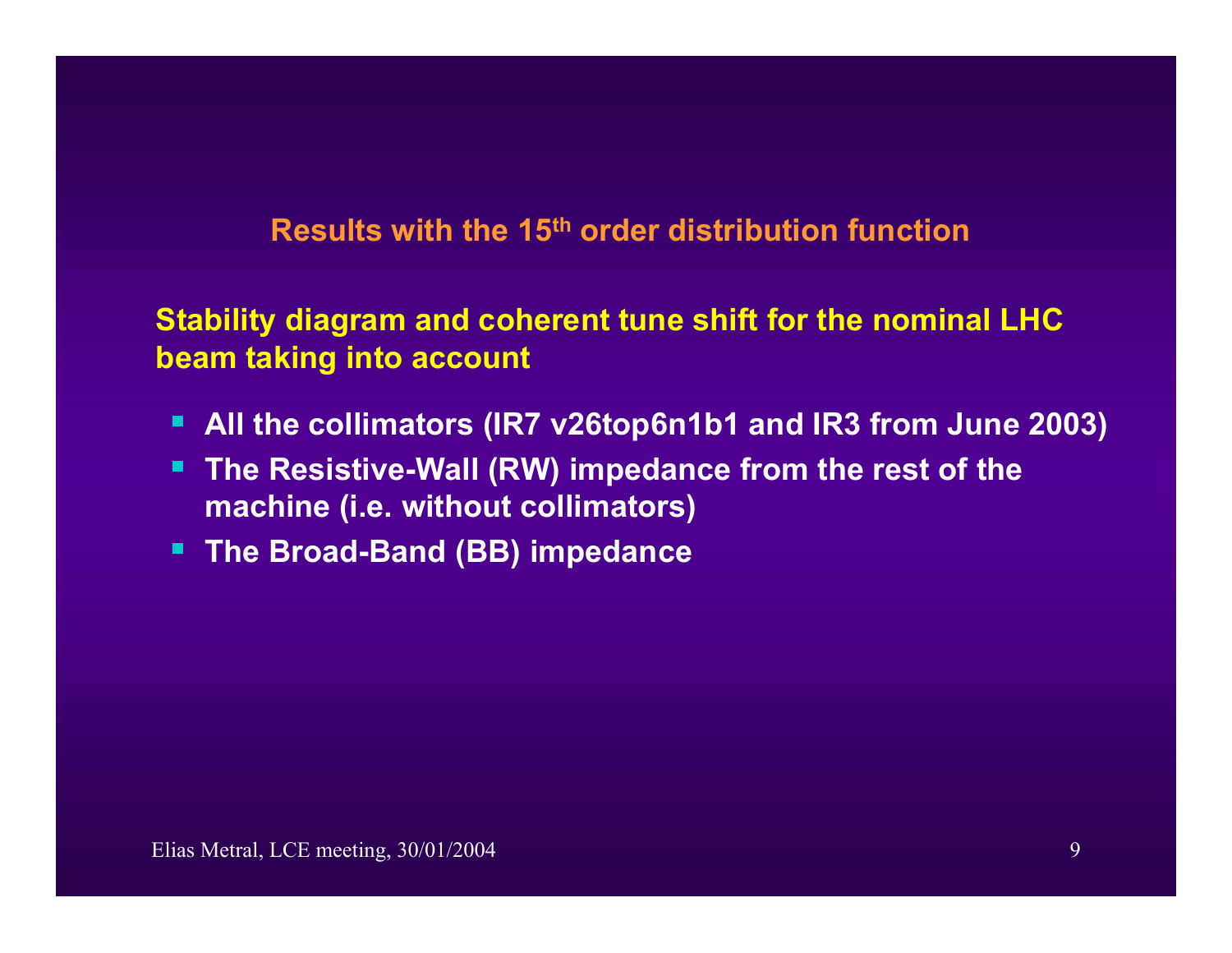

Elias Metral, LCE meeting, 30/01/2004 10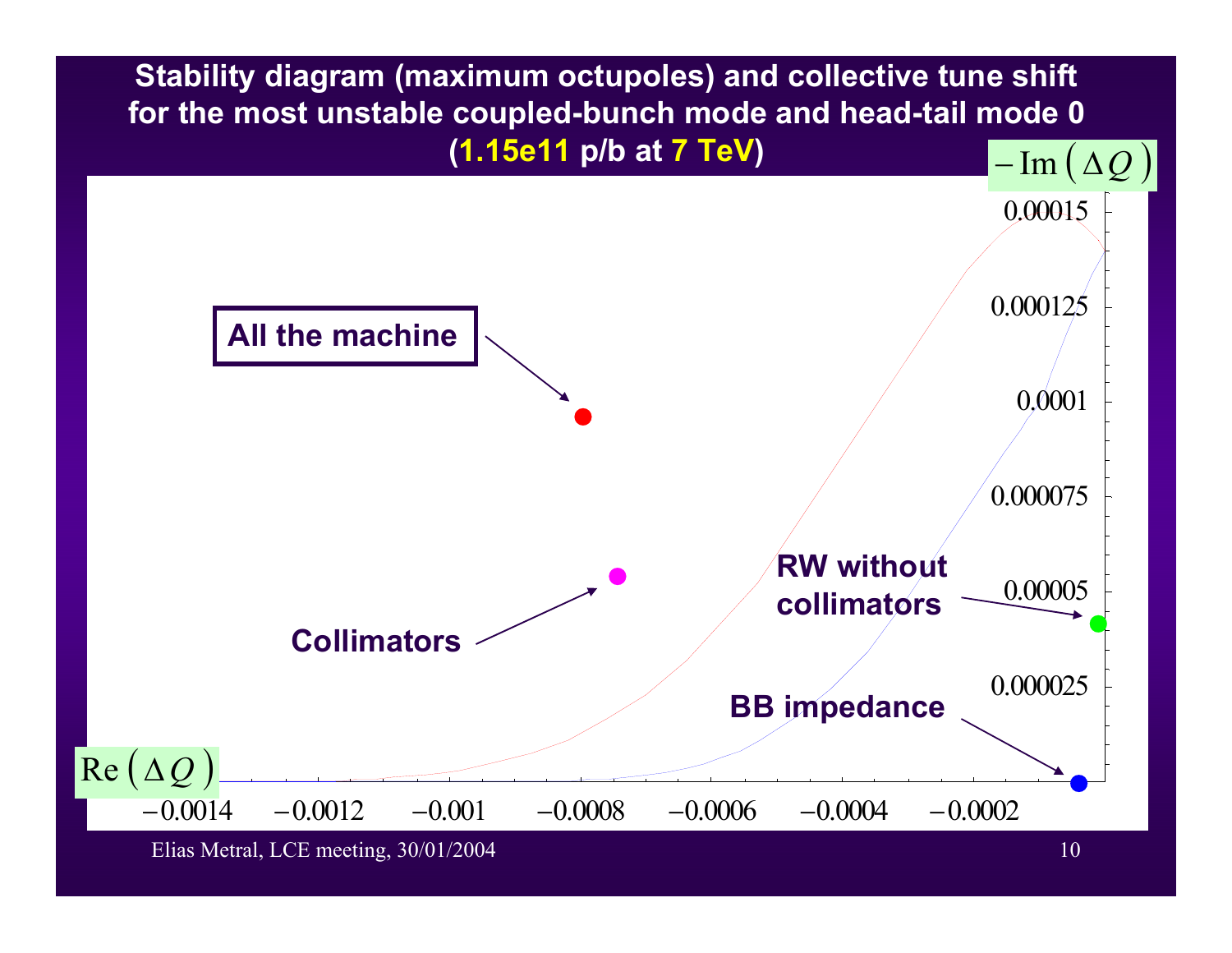

Elias Metral, LCE meeting, 30/01/2004 11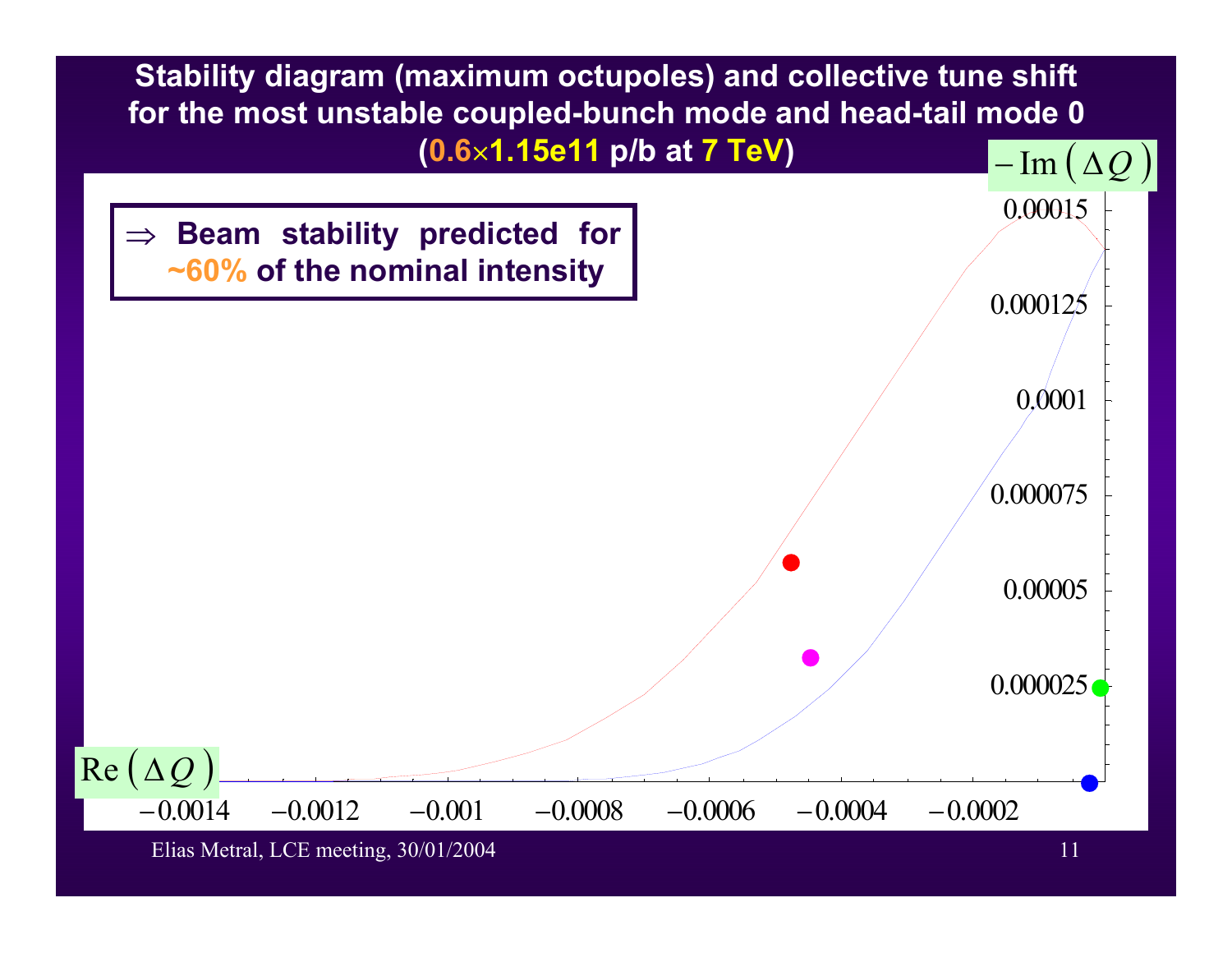## **Conclusion (1/2)**

- **The stability diagram for the 15th order distribution function lies between the ones already obtained with the 2nd order and Gaussian distributions (as expected !)**
- **A factor 2 is gained for the real part of the collective tune shift**  ⇒ **The new stability diagram improves the TOTEM beam stability by a factor 2 ( as >> )** | Re ( <sup>∆</sup>*Q* )| | Im ( <sup>∆</sup>*Q* )|
- **The case of a distribution with more populated tails than the Gaussian distribution will be presented next week (as it can happen in reality!)**